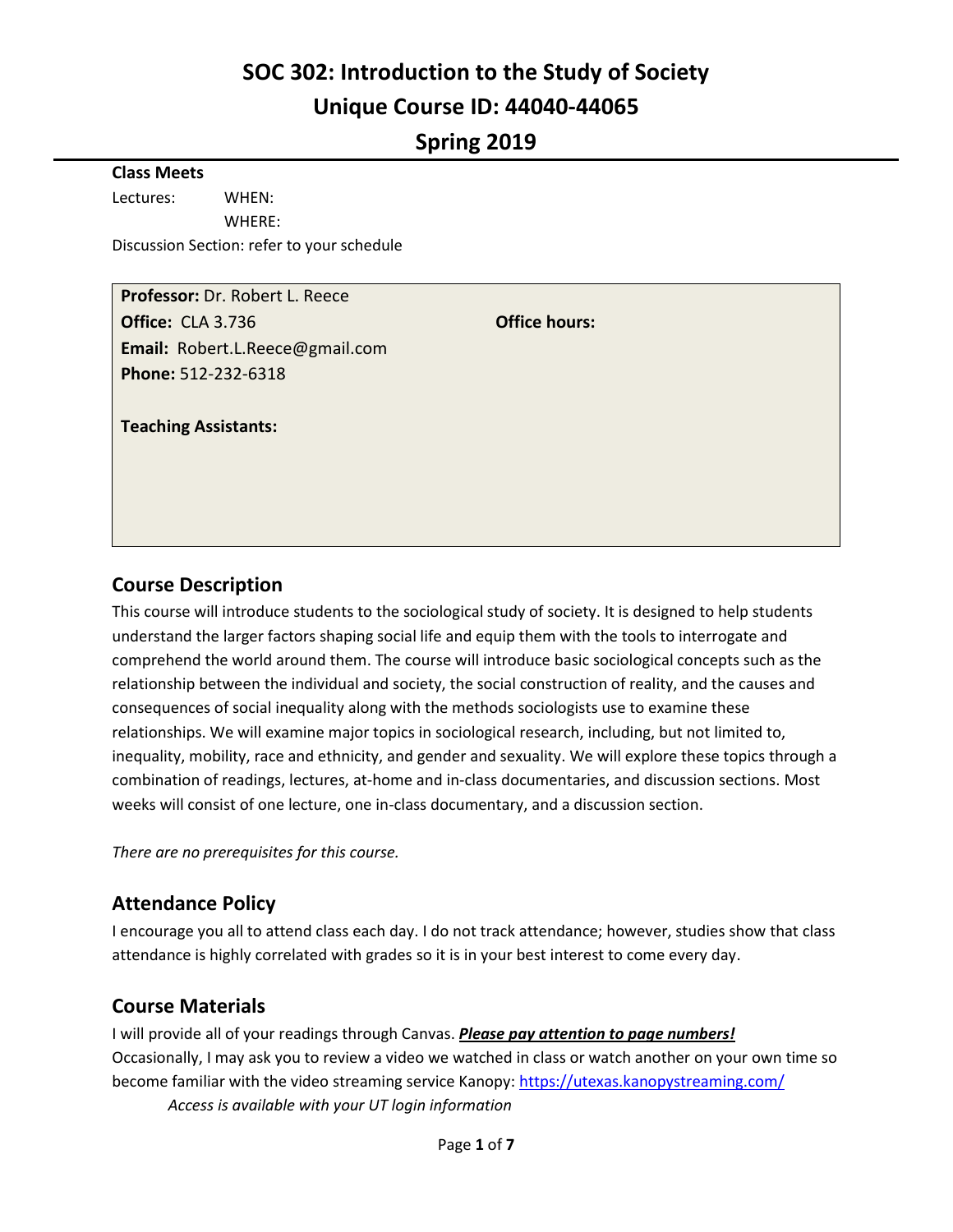# **Assignments and Grading**

## *Reading Quizzes (alternating weeks) – 30%*

Every other week (indicated on the syllabus), your TA will issue a quiz at the end of your discussion section. These quizzes will be multiple choice and measure your engagement with the out-of-class texts and in-class content. Each quiz will be five questions.

# *Discussion Questions (alternating weeks) – 30%*

Every other week (indicated on the syllabus) you will complete a two part assignment worth a total of 100 points. 50 points will be based on your submission of three discussion questions to your TA on Canvas by midnight the day before your discussion section (eg, if your discussion is on Friday, submit your questions by midnight Thursday). The questions should demonstrate your knowledge of that week's material or ask for a deeper discussion of one of the week's topics. Avoid generic questions that do not apply specifically to the course material. For example, you may ask which of the social theories we discussed that week seem more relevant to a current event or how that week's topic ties in with a previous week. The remaining 50 points depend on your attendance and participation in the corresponding discussion section. You must submit the questions and participate in class to earn full credit for the week.

# *Midterm – 20%*

The midterm will be a comprehensive exam issued in discussion section, consisting of 20 questions that will be a mix of multiple choice and short answer. The questions will test your knowledge of the core concepts we've covered up until this point and your ability to apply them to real-world situations. I will reserve the Tuesday of the week of the midterm for students to ask any questions they have related to the test or concepts we have covered in class (this is for clarification and elaboration, not for me to repeat an entire lecture because you missed a day of class).

# *Final – 20%*

The final will also be a comprehensive exam of 20 questions, multiple choice and short answer. *It will be issued in the final discussion section of the semester, NOT during our scheduled finals period.* Our review for the final will be the Tuesday of that week.

# *Late Work and Makeup Policy*

I understand that sometimes things happen. If you would like to makeup work, you should present formal documentation of these "things" to me and/or your TA within a week of the assignments' due date, and we will schedule a time for your makeup. Out of fairness to the other students, I can't allow you to makeup quizzes after the TAs have returned the correct answers to your section.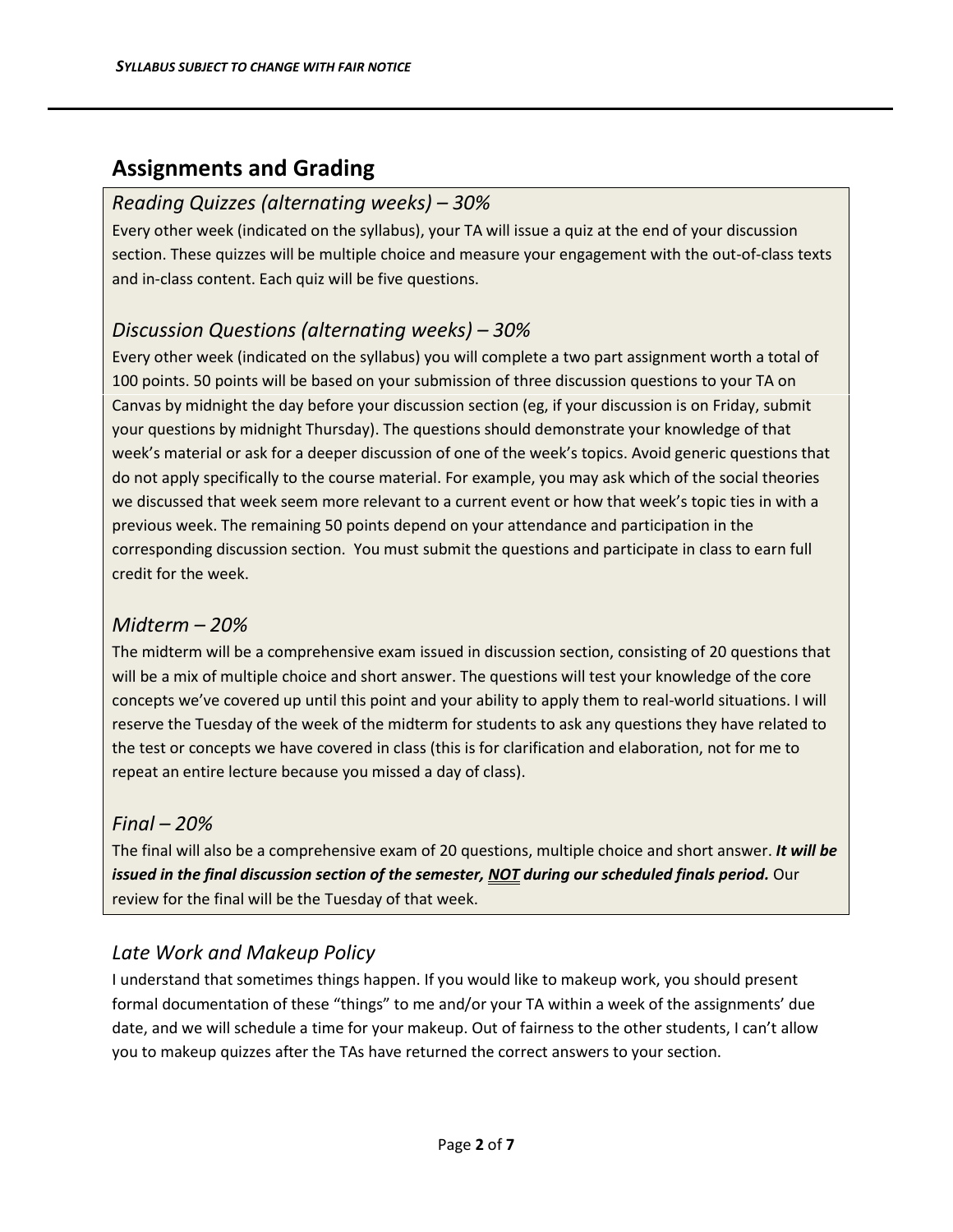# *Grading Scale*

| A  | 94% |
|----|-----|
| А- | 90% |
| B+ | 87% |
| В  | 84% |
| B- | 80% |
|    |     |
| C+ | 77% |
| C  | 74% |
| C- | 70% |
| D  | 65% |

# **Course Schedule**

### *Week 1 – January 22 – Introduction and Syllabus*

### *Week 2 – January 29 – What is Sociology? – QUIZ!*

Mills – *The Sociological Imagination* – The Promise Flacks – *Enriching the Sociological Imagination* – Conceptualization of a Sociology for Radicals

### *Week 3 – February 5 – Methods and Ethics of Social Research – DISCUSSION QUESTIONS!*

Henslin – How Sociologists Do Research Singleton and Straits – *Approaches to Social Research* – Ch.2, pg. 19-40. Singleton and Straits – *Approaches to Social Research* – Ch.3, pg. 47-63.

### *Week 4 – February 12 – What is Race? – QUIZ!*

Smedley – *Race in North America* – ch. 1 Roberts – *Fatal Invention* – ch. 2

### *Week 5 – February 19 – Racial Inequality – DISCUSSION QUESTIONS!*

Bonilla-Silva 1997 – Rethinking Racism McIntosh – Unpacking the Invisible Knapsack

### *Week 6 – February 26 –Gender and Inequality – QUIZ!*

Social Justice Advocate's Handbook – A Guide to Gender Johnson – Patriarchy, the System Economic Policy Report on the gender pay gap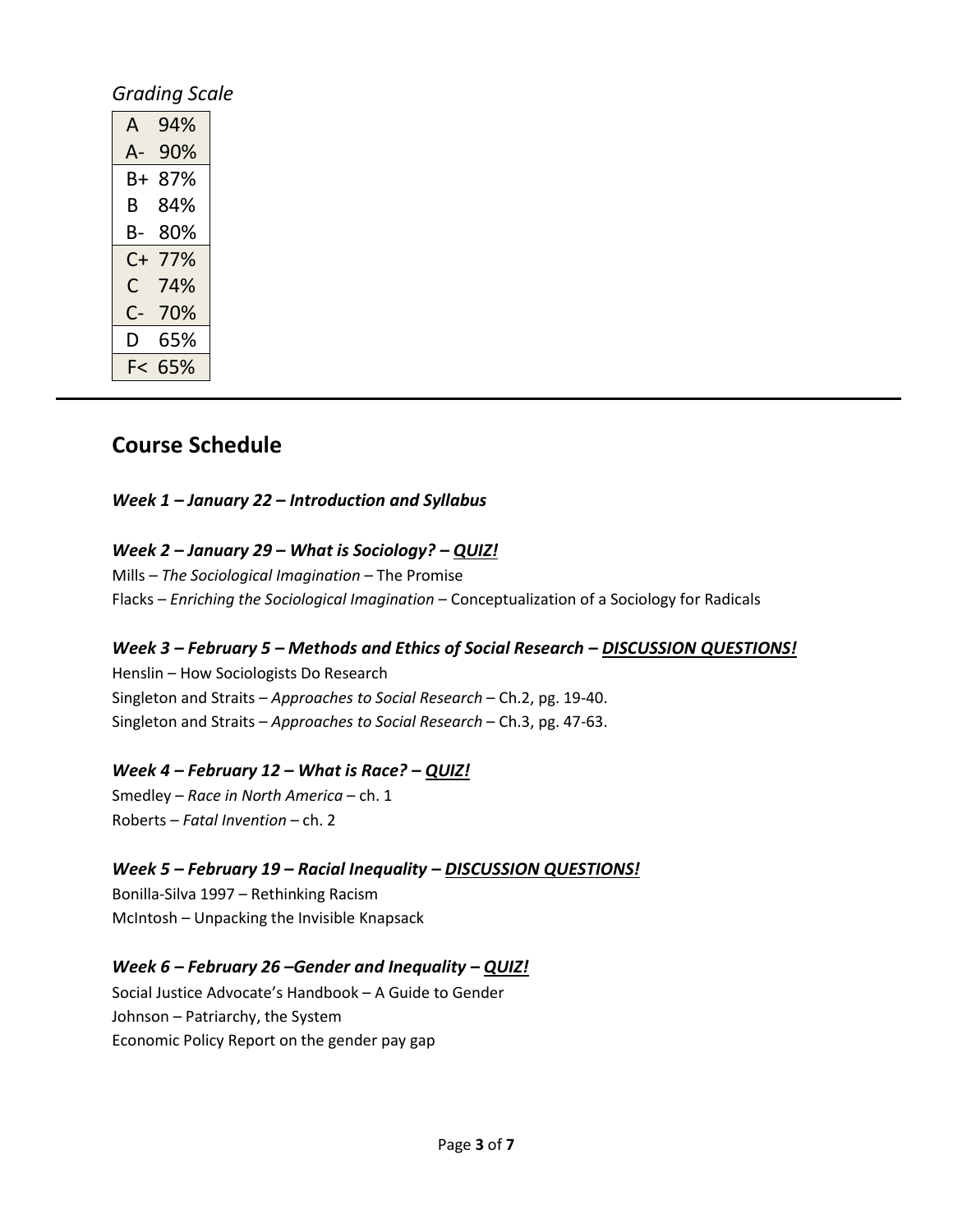# *Week 7 – March 5 – Gender Roles, Sexuality, and Gender Expression – DISCUSSION QUESTIONS!*

*Intersexion* documentary on Kanopy - <https://www.kanopy.com/product/intersexion>

## *Week 8 – SXSW – Midterm: March 12 NO CLASS THURSDAY and NO DISSCUSSION SECTION*

### *SPRING BREAK March 18-23 – NO CLASS*

*Week 9 – March 26 – Class Inequality and Conflict – QUIZ!* Domhoff – *Who Rules America* – Ch.1, pg. 1-17 Economic Policy Institute report on Income Inequality Congressional Budget Office wealth report

# *Week 10 – April 2 – Colorism and Skin Tone Stratification – DISCUSSION QUESTIONS!*

Margaret 2007 – The Persistent Problem of Colorism Brown 1999 – Shades of Brown: the Law of Skin Color: 1531-1557

### *Week 11 – April 9 – Fat Stigma and Weight Inequality – QUIZ!*

Reece 2017 – Fighting Fat Stigma With Science Puhl and Heuer 2009 – The Stigma of Obesity

## *Week 12 – April 16 – Technology and the Digital Divide – DISCUSSION QUESTIONS!*

Gudmestad 2006 – Technology and the World Slaves Made Smith 2018 – The Rural Broadband Divide

### *Week 13 – April 23 – Space Exploration and Climate Change– QUIZ!*

Sadeh – Impacts of the Apollo Program on NASA, the Space Community, and Society – 492-503, 517-530 Impacts of 1.5°C of Global Warming on Natural and Human Systems – 177-181 Vakoch – Mirrors of Our Assumptions

### *Week 14 – April 30 – Social Movements – DISCUSSION QUESTIONS!*

Snow and Soule – *A Primer on Social Movements* – ch.1 Ray and Seamster 2016 – Rethinking Racial Progress Bell 1991 – Racial Realism

### *Week 15 – May 7 – Now What?*

Bonilla-Silva – *Racism Without Racists* 5 th edition – ch. 11 Jones, Haenfler, and Johnson – *The Better World Handbook* – pp 1-12

*Final Review: May 9; Final: May 10*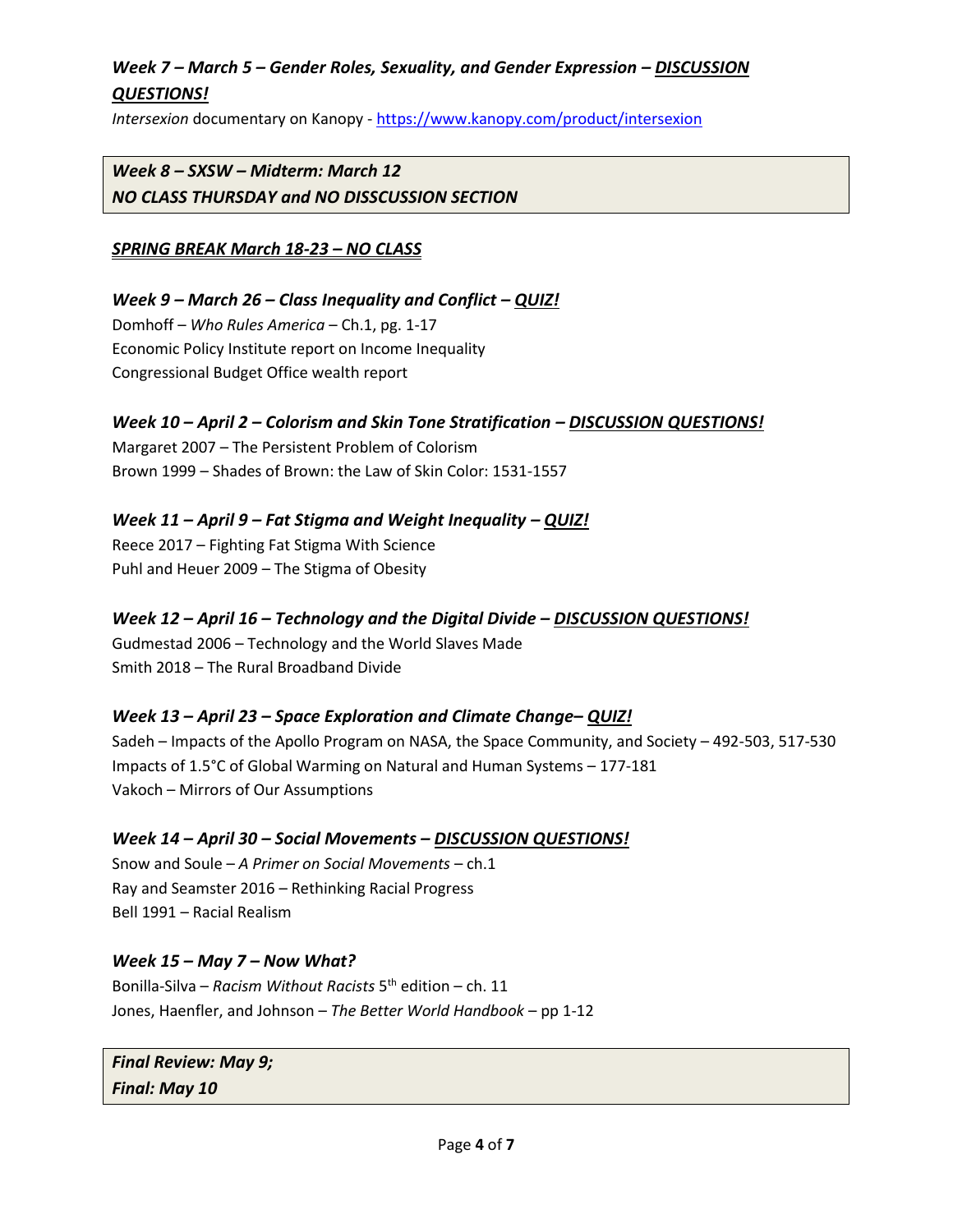#### **Appendices and Policies**

#### **Student Rights & Responsibilities**

- You have a right to a learning environment that supports mental and physical wellness.
- You have a right to respect.
- You have a right to be assessed and graded fairly.
- You have a right to freedom of opinion and expression.
- You have a right to privacy and confidentiality.
- You have a right to meaningful and equal participation, to self-organize groups to improve your learning environment.
- You have a right to learn in an environment that is welcoming to all people. No student shall be isolated, excluded or diminished in any way.

With these rights come responsibilities:

- You are responsible for taking care of yourself, managing your time, and communicating with the teaching team and with others if things start to feel out of control or overwhelming.
- You are responsible for acting in a way that is worthy of respect and always respectful of others. Your experience with this course is directly related to the quality of the energy that you bring to it, and your energy shapes the quality of your peers' experiences.
- You are responsible for creating an inclusive environment and for speaking up when someone is excluded.
- You are responsible for holding yourself accountable to these standards, holding each other to these standards, and holding the teaching team accountable as well.

#### **Personal Pronoun**

Professional courtesy and sensitivity are especially important with respect to individuals and topics dealing with differences of race, culture, religion, politics, sexual orientation, gender, gender variance, and nationalities. Class rosters are provided to the instructor with the student's legal name. We will gladly honor your request to address you by an alternate name or gender pronoun. Please advise us of this preference early in the semester so that we may make appropriate changes to our records.

#### **University Policies**

#### **Academic Integrity**

Each student in the course is expected to abide by the University of Texas Honor Code: "As a student of The University of Texas at Austin, I shall abide by the core values of the University and uphold academic integrity." **Plagiarism is taken very seriously at UT.** Therefore, if you use words or ideas that are not your own (or that you have used in previous class), you must cite your sources. Otherwise you will be guilty of plagiarism and subject to academic disciplinary action, including failure of the course. You are responsible for understanding UT's Academic Honesty and the University Honor Code which can be found at the following web address: [http://deanofstudents.utexas.edu/sjs/acint\\_student.php](http://deanofstudents.utexas.edu/sjs/acint_student.php)

#### **Q Drop Policy**

If you want to drop a class after the 12th class day, you'll need to execute a Q drop before the Q-drop deadline, which typically occurs near the middle of the semester. Under Texas law, you are only allowed six Q drops while you are in college at any public Texas institution. For more information, see: <http://www.utexas.edu/ugs/csacc/academic/adddrop/qdrop>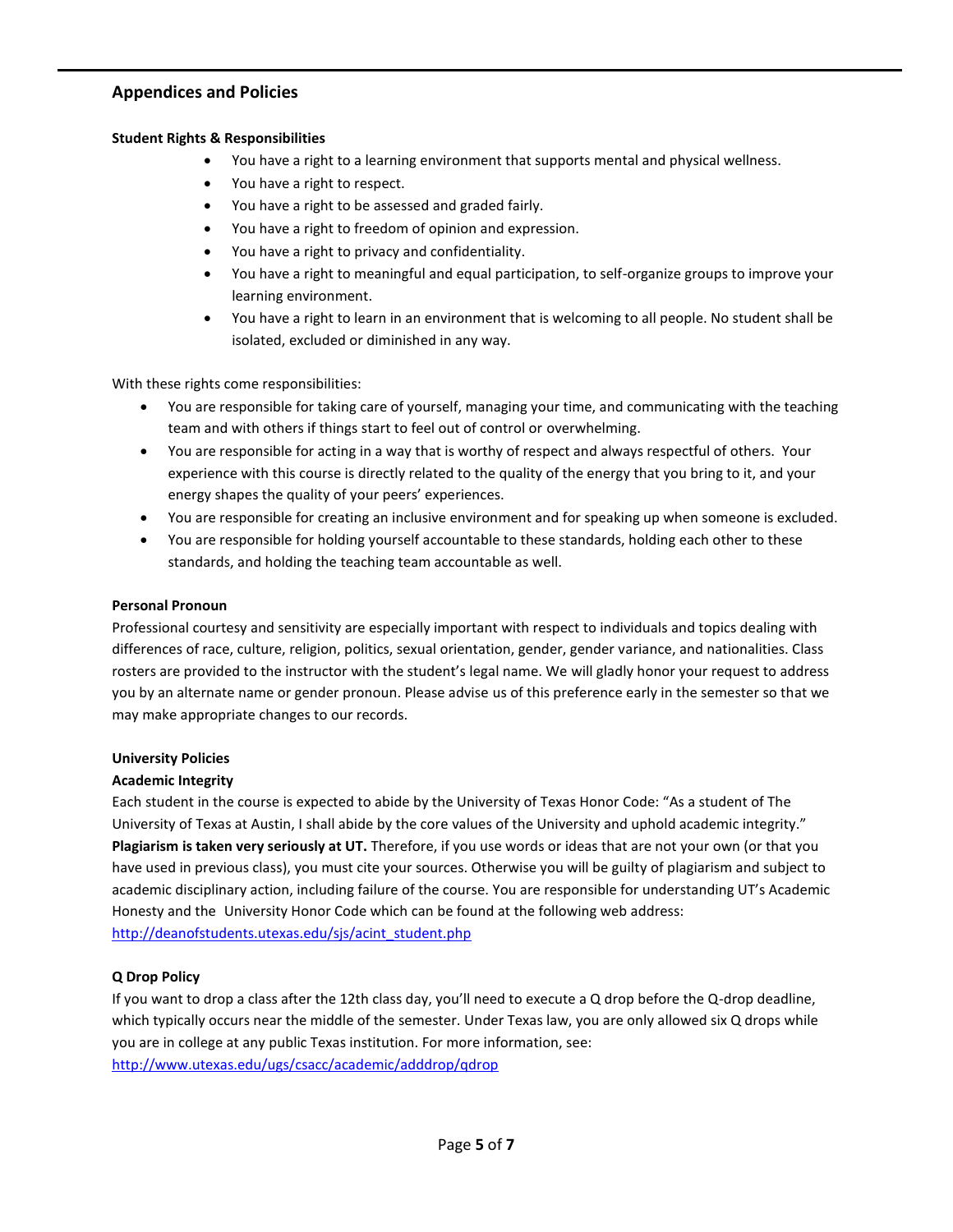#### **University Resources for Students**

Your success in this class is important to me. We will all need accommodations because we all learn differently. If there are aspects of this course that prevent you from learning or exclude you, please let me know as soon as possible. Together we'll develop strategies to meet both your needs and the requirements of the course. There are also a range of resources on campus:

#### *Services for Students with Disabilities*

This class respects and welcomes students of all backgrounds, identities, and abilities. If there are circumstances that make our learning environment and activities difficult, if you have medical information that you need to share with me, or if you need specific arrangements in case the building needs to be evacuated, please let me know. I am committed to creating an effective learning environment for all students, but I can only do so if you discuss your needs with me as early as possible. I promise to maintain the confidentiality of these discussions. If appropriate, also contact

Services for Students with Disabilities, 512-471-6259 (voice) or 1-866-329- 3986 (video phone). <http://ddce.utexas.edu/disability/about/>

#### *Counseling and Mental Health Center*

Do your best to maintain a healthy lifestyle this semester by eating well, exercising, avoiding drugs and alcohol, getting enough sleep and taking some time to relax. This will help you achieve your goals and cope with stress.

All of us benefit from support during times of struggle. You are not alone. There are many helpful resources available on campus and an important part of the college experience is learning how to ask for help. Asking for support sooner rather than later is often helpful.

If you or anyone you know experiences any academic stress, difficult life events, or feelings like anxiety or depression, we strongly encourage you to seek support.<http://www.cmhc.utexas.edu/individualcounseling.html>

#### *The Sanger Learning Center*

Did you know that more than one-third of UT undergraduate students use the Sanger Learning Center each year to improve their academic performance? All students are welcome to take advantage of Sanger Center's classes and workshops, private learning specialist appointments, peer academic coaching, and tutoring for more than 70 courses in 15 different subject areas. For more information, please visit <http://www.utexas.edu/ugs/slc> or call 512-471-3614 (JES A332).

*Undergraduate Writing Center*:<http://uwc.utexas.edu/> *Libraries*[: http://www.lib.utexas.edu/](http://www.lib.utexas.edu/) *ITS*: <http://www.utexas.edu/its/> *Student Emergency Services*:<http://deanofstudents.utexas.edu/emergency/>

#### **Important Safety Information:**

If you have concerns about the safety or behavior of fellow students, TAs or Professors, call BCAL (the Behavior Concerns Advice Line): 512-232-5050. Your call can be anonymous. If something doesn't feel right – it probably isn't. Trust your instincts and share your concerns.

The following recommendations regarding emergency evacuation from the Office of Campus Safety and Security, 512-471-5767[, http://www.utexas.edu/safety/](http://www.utexas.edu/safety/)

Occupants of buildings on The University of Texas at Austin campus are required to evacuate buildings when a fire alarm is activated. Alarm activation or announcement requires exiting and assembling outside.